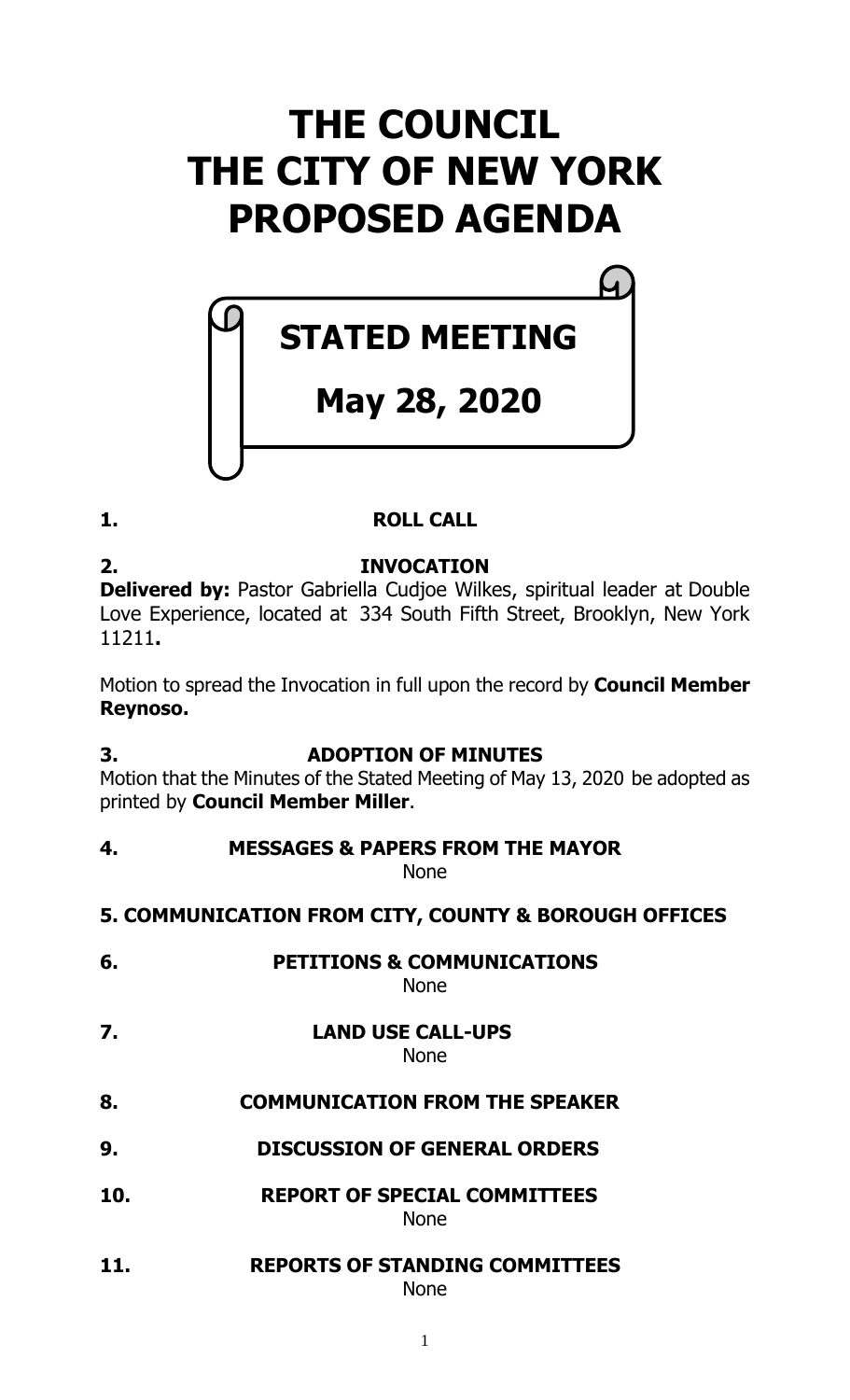## **12. GENERAL ORDER CALENDAR**

**COUPLED ON GENERAL ORDER CALENDAR**

See General Order Calendar

| 13. | <b>INTRODUCTION &amp; READING OF BILLS</b><br>See Attached |
|-----|------------------------------------------------------------|
| 14. | <b>DISCUSSION OF RESOLUTIONS</b>                           |
| 15. | <b>RESOLUTIONS</b><br><b>None</b>                          |
| 16. | <b>GENERAL DISCUSSION</b>                                  |
| 17. | <b>EXTENSION OF REMARKS</b>                                |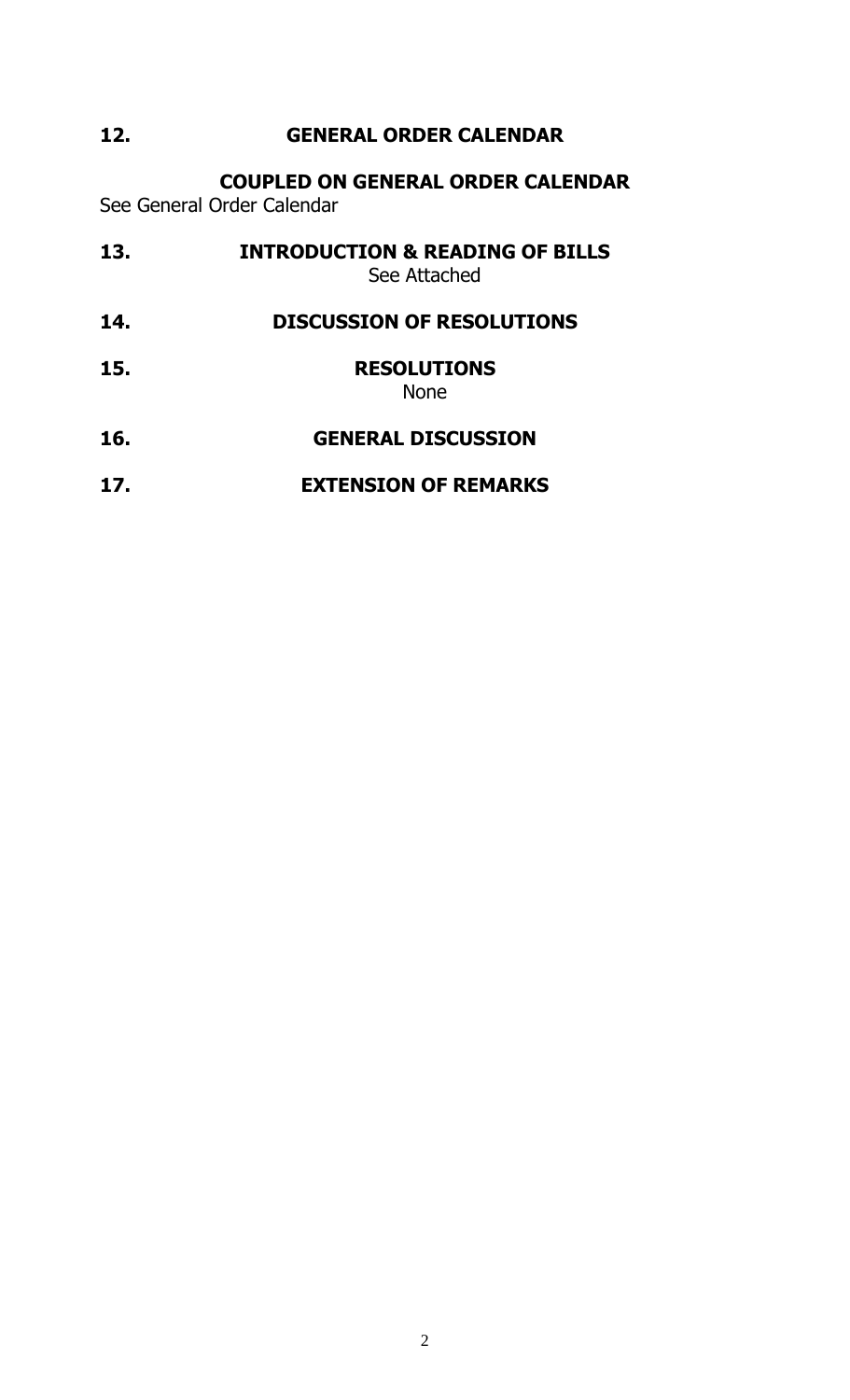#### **INTRODUCTION AND READING OF BILLS Preconsidered Int**

By Council Member Brannan:

A Local Law to amend the administrative code of the city of New York, in relation to annual reporting of heat vulnerability and heat-related deaths. **Health**

#### **Res**

By Council Member Brannan:

Resolution calling upon Congress to pass and the President to sign H.R. 6496, the Emergency Money for the People Act, which would provide for the issuance of emergency monthly payments to every American throughout the duration of the coronavirus crisis.

#### **Civil Service and Labor**

**Int**

By Council Member Constantinides:

A Local Law to amend the administrative code of the city of New York, in relation to assistance for replacing gas infrastructure.

#### **Environmental Protection**

#### **Int**

By Council Member Constantinides:

A Local Law to amend the New York city charter and the administrative code of the city of New York in relation to rent regulated accommodations. **Environmental Protection**

#### **Int**

By Council Member Cumbo:

A Local Law to amend the administrative code of the city of New York, in relation to limiting the sale of goods in short supply during declared states of emergency.

#### **Consumer Affairs and Business Licensing**

**Int**

By Council Member Cumbo:

A Local Law to amend the New York city charter, in relation to the interagency review of emergency plans and public reporting on such plans.

#### **Fire and Emergency Management**

#### **Int**

By Council Members Cumbo and Borelli:

A Local Law to amend the New York city charter, in relation to the interagency review of emergency plans and public reporting on such plans.

## **Fire and Emergency Management**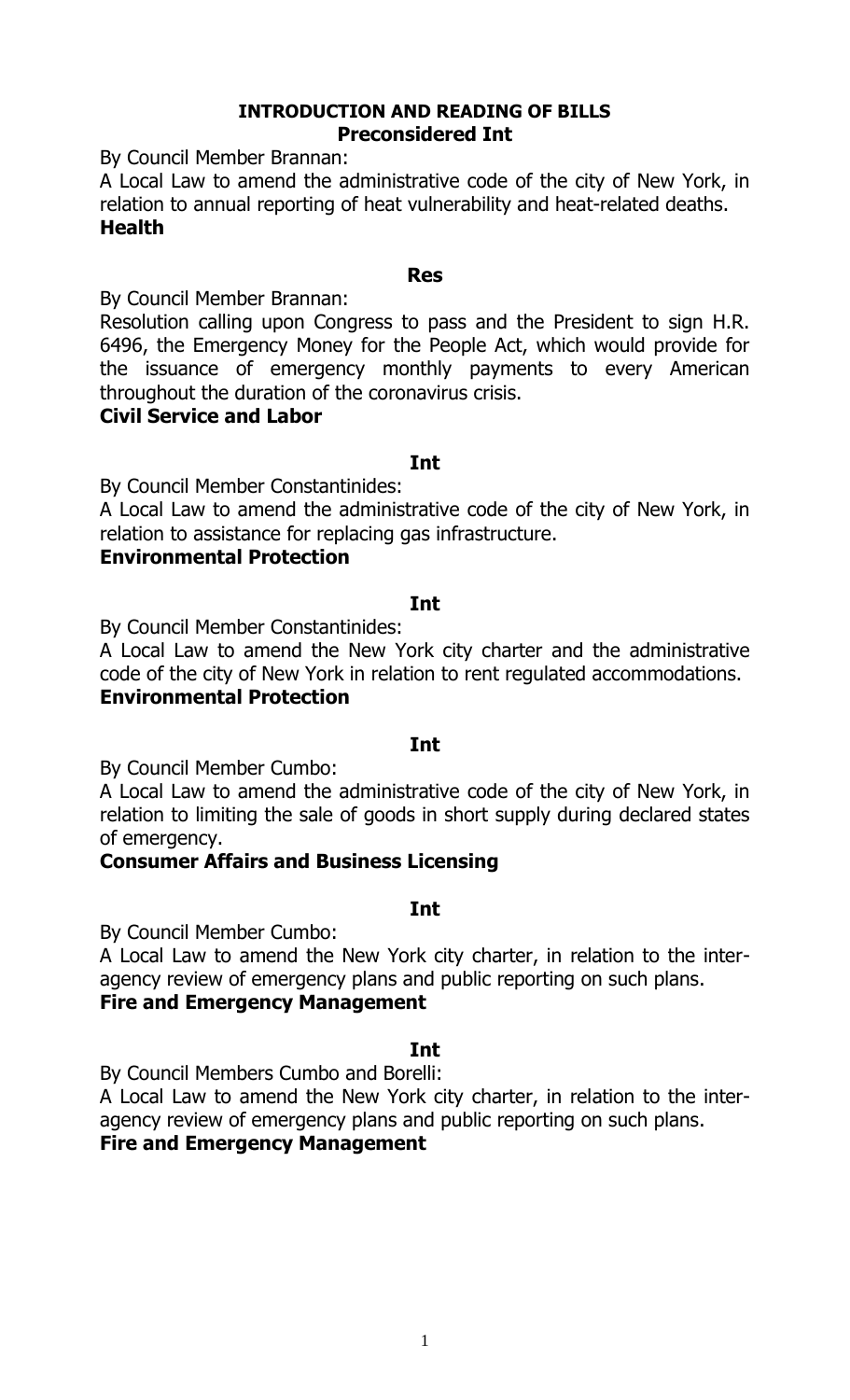**Int**

By Council Members Cumbo, Dromm, Salamanca and Rivera:

A Local Law in relation to establishing a city restart officer and policies and protocols relating to the safe reopening and operation of city agencies in response to the COVID-19 pandemic.

#### **Governmental Operations**

#### **Int**

By Council Member Gibson:

A Local Law to amend the administrative code of the city of New York, in relation to the development of informational guidance regarding youth online activity.

#### **Youth Services**

#### **Int**

By Council Members Gibson and Treyger:

A Local Law in relation to the creation of a database to track the expenditure of funds in connection with COVID-19.

#### **Technology**

#### **Int**

By Council Members Louis, Rivera and Salamanca:

A Local Law to amend the administrative code of the city of New York, in relation to requiring the police department to issue public reports on the department's enforcement of public health orders.

#### **Public Safety**

#### **Res**

By Council Member Louis:

Resolution calling on the New York City Department of Education to partner with nonprofit organizations to provide on-site pro bono legal assistance at schools to help students and their families with housing issues.

#### **Education**

#### **Preconsidered Int**

By Council Member Powers:

A Local Law to amend the administrative code of the city of New York, in relation to requiring the department of correction and correctional health services to issue reports during public health emergencies.

#### **Criminal Justice**

#### **Preconsidered Int**

By Council Members Powers, Lander, the Public Advocate (Mr. Williams) and Council Member Yeger:

A Local Law to amend the administrative code of the city of New York, in relation to the maximum fee allowed when transferring money to a person in the custody of the department of correction.

#### **Criminal Justice**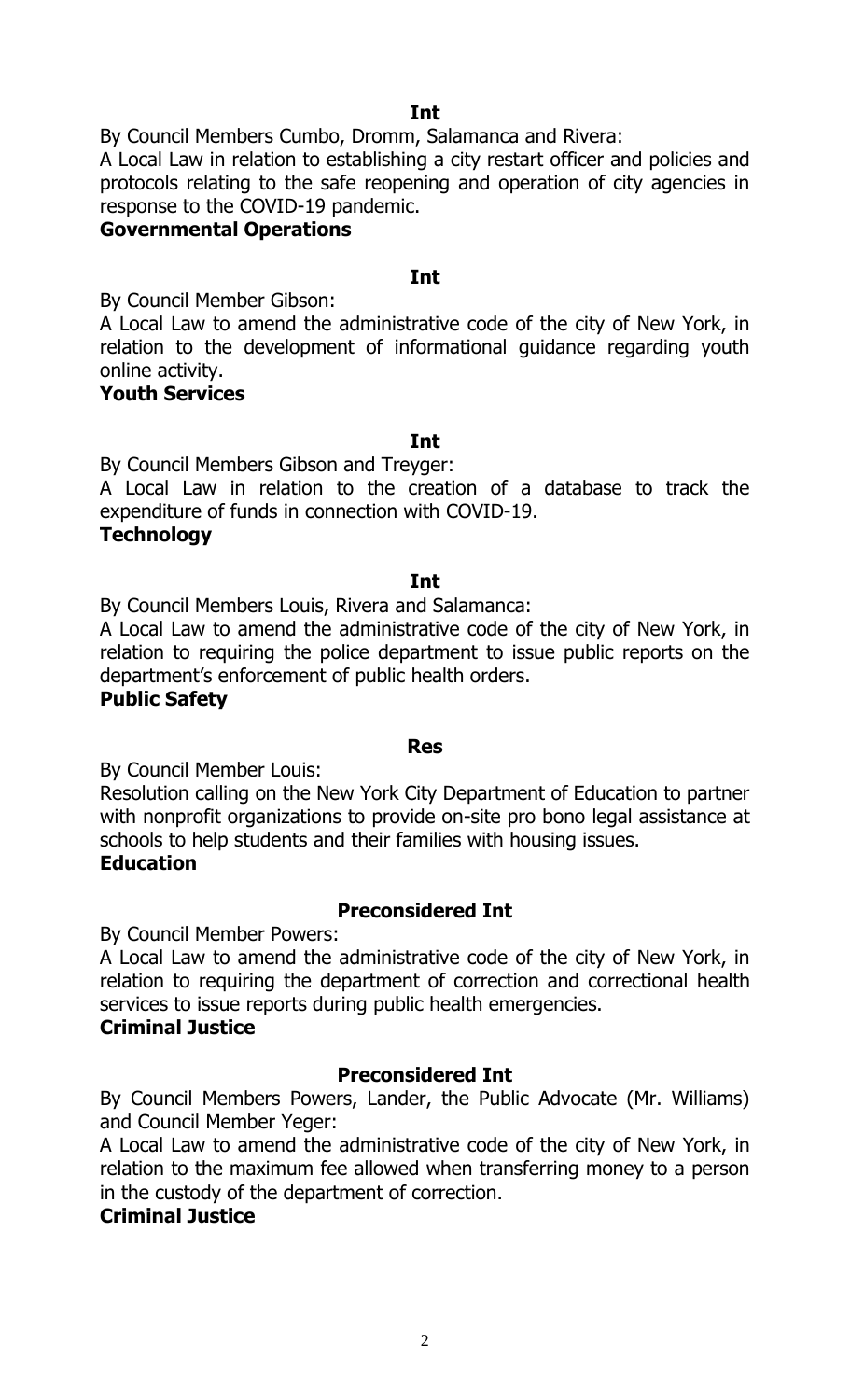#### **Preconsidered Int**

By Council Members Powers and Louis:

A Local Law to amend the New York City charter, in relation to adding a new section creating a local conditional release commission.

#### **Criminal Justice**

#### **Res**

By Council Member Powers:

Resolution calling upon the federal government to introduce and pass the Pandemic Heroes Compensation Act to help all essential workers, personnel and their families, across all industries, who were required to leave their homes to perform their services and became ill or died as a result of COVID-19.

#### **Civil Service and Labor**

**Int**

By Council Members Reynoso, Gjonaj, Rivera, Cumbo, Powers, Van Bramer, Lander, Ayala, Richards and Salamanca:

A Local Law in relation to temporary space for outdoor dining**. Consumer Affairs and Business Licensing**

#### **Int**

By Council Member Richards:

A Local Law in relation to reporting on financial assistance received by small businesses impacted by COVID-19.

#### **Small Business**

#### **Res**

By Council Member Rivera:

Resolution calling on the New York State Department of Health to clarify and ensure that the New York State Hospital Patients' Bill of Rights applies to all hospitals, including temporary emergency hospitals and field hospitals.

#### **Hospitals**

#### **Int**

By Council Member Rodriguez:

A Local Law to amend the New York city charter, in relation to the establishment of an office of sports recreation and the repeal of chapter 21-A of such charter relating to the New York city sports commission. **Parks and Recreation**

By Council Member Salamanca:

A Local Law to amend the administrative code of the city of New York, in relation to a comprehensive cooling and communication plan. **Health**

**Preconsidered Int**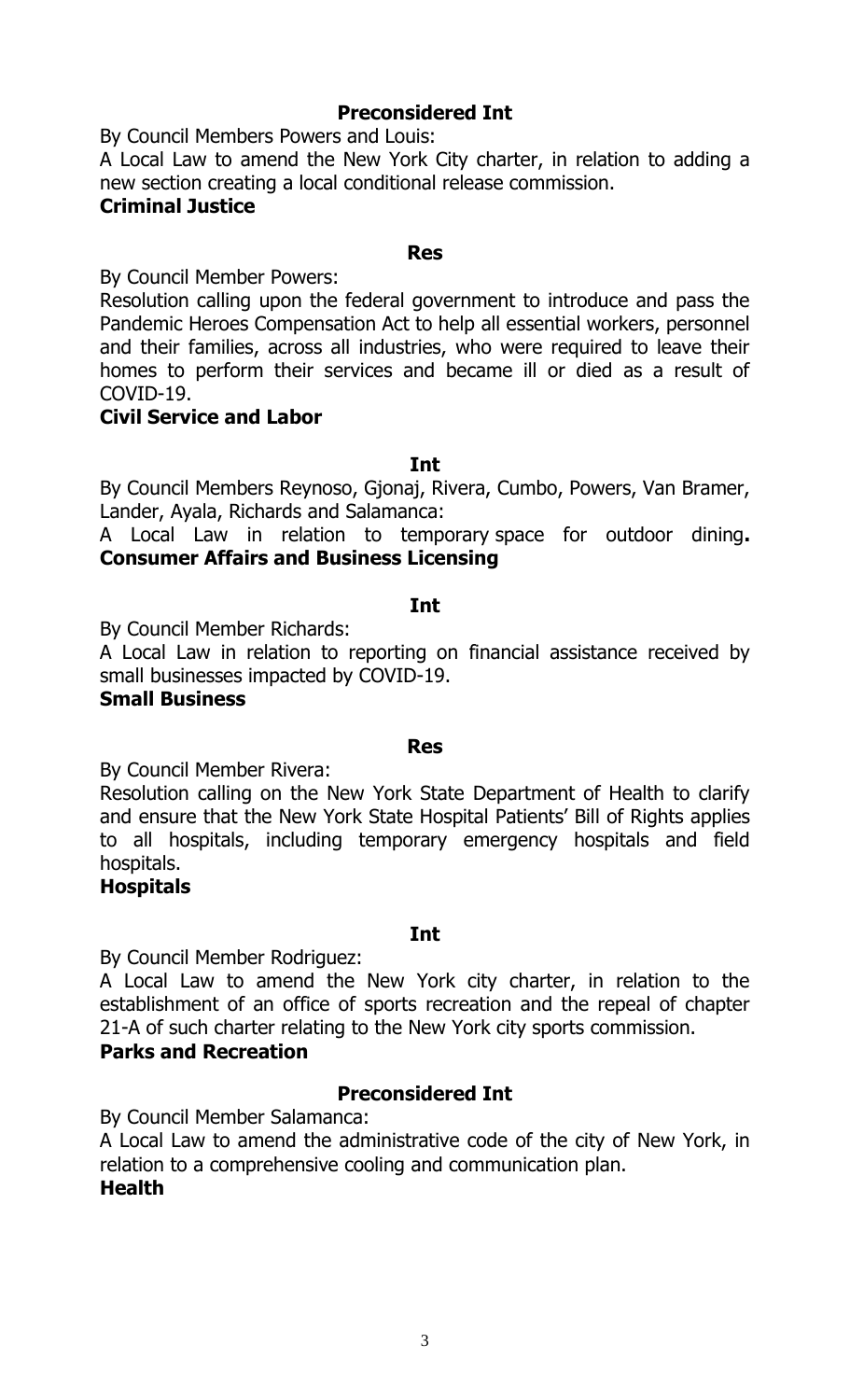#### **Preconsidered Int**

By Council Member Torres:

A Local Law in relation to reporting on contact tracing in New York City. **Health**

#### **Preconsidered L.U.**

By Council Member Salamanca:

Application number **20205414 HAM** (**2274 Adam Clayton Powell ANCP – UDAAP/Article XI)** submitted by the New York City Department of Housing Preservation and Development pursuant to Article 16 of the General Municipal Law and Section 577 of Article XI of the Private Housing Finance Law for approval of an urban development action area project, waiver of the area designation requirement, waiver of the requirements of Sections 197-c and 197-d of the New York City Charter, and approval of a real property tax exemption for property located at 24 West 132<sup>nd</sup> Street (Block 1729, Lot 45); 37 West 138th Street (Block 1736, Lot 23); 202 West 133<sup>rd</sup> Street (Block 1938, Lot 38); 2274 Adam Clayton Powell Jr. Boulevard (Block 1939, Lot 34), Borough of Manhattan, Council District 9, Community District 10.

#### **Landmarks, Public Sitings and Dispositions**